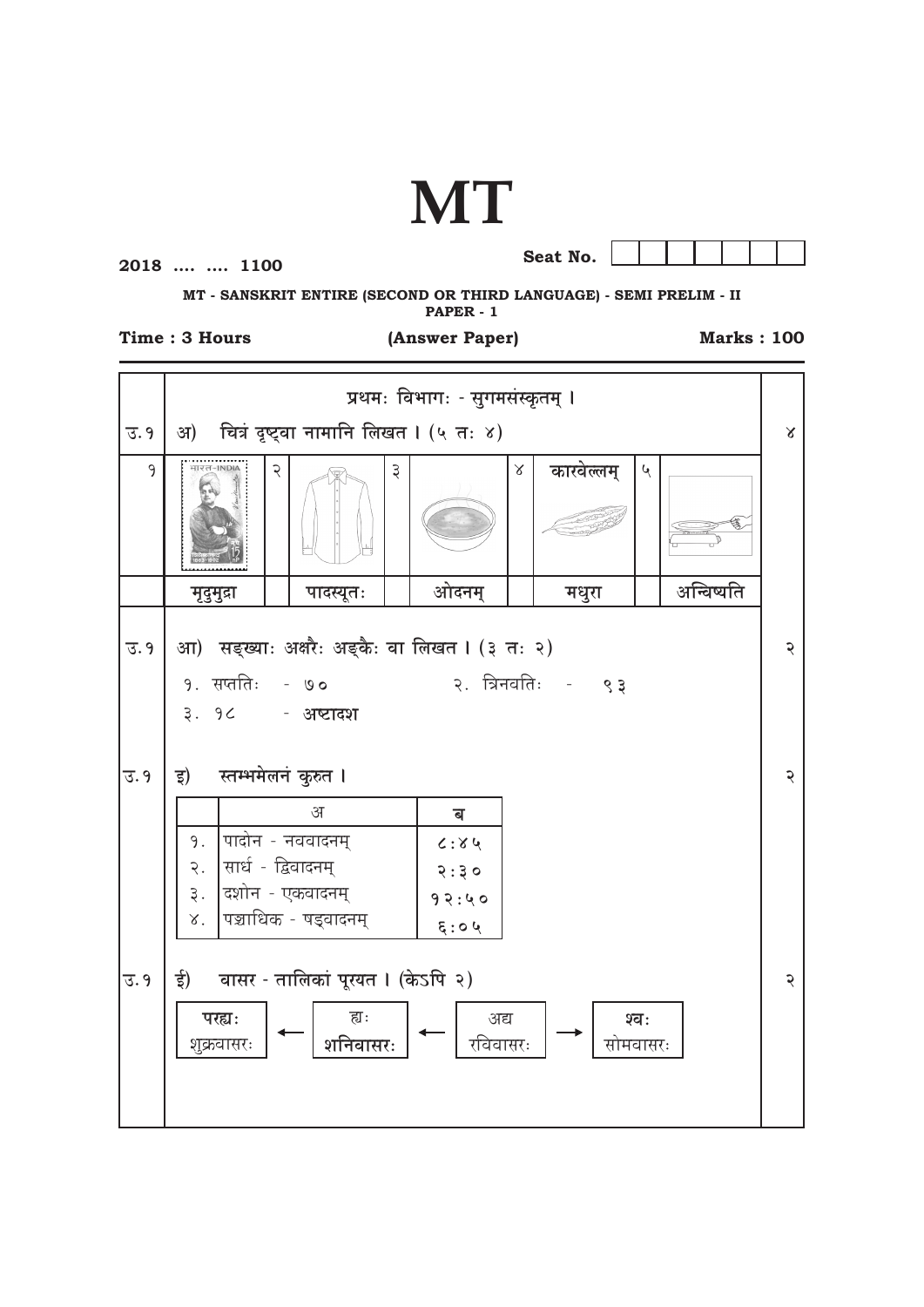| उ. १    | उदाहरणद्वयं लिखत । (६ तः ५)<br>उ)                                                          | ५ |
|---------|--------------------------------------------------------------------------------------------|---|
| 9.      | ऱ्हस्व स्वरौ                         अ, इ, उ, ऋ ।                                          |   |
| २.      | अनुनासिके - <b>ङ्, ञ्, ण्, न्, म् ।</b>                                                    |   |
| ३.      | आकारान्तस्य - माला, राधा, लता ।                                                            |   |
| γ.      | पुंलिङ्गस्य<br>-     देव, कवि, भानू, पितृ ।                                                |   |
| ५.      | प्रथमगणस्य धातू - पठ्, लभ् ।                                                               |   |
| $\xi$ . | दशमगणस्य धातू - पूज्, मृग् ।                                                               |   |
|         | द्वितीयः विभागः - गद्यम् ।                                                                 |   |
| उ. २    | अ) गद्यांशं पठित्वा निर्दिष्टाः कृतीः कुरुत ।                                              |   |
| 9.      | अवबोधनम् । (४ तः ३)                                                                        |   |
| क)      | उचितं कारणं चित्वा वाक्यं पुनर्लिखत ।                                                      | 9 |
|         | पृथुवैन्यः स्वप्रजाः दृष्ट्वा चिन्ताकुलः जातः यतः <b>तस्य प्रजाजनाः पशुवत् जीवन्ति ।</b>   |   |
| ख)      | कः कं वदति ।                                                                               | 9 |
|         | पुरोहितः पृथुवैन्यं वदति ।                                                                 |   |
| ग)      | पूर्णवाक्येन उत्तरं लिखत ।                                                                 | 9 |
|         | भ्रमणसमये पृथुराजेन दृष्टं यत् प्रजाः अतीव कृशाः अशक्ताः च। ताः पशुवत् जीवन्ति।            |   |
|         | निकृष्टान्नं खादन्ति ।                                                                     |   |
|         |                                                                                            |   |
| घ)      | वाक्यं पुनर्लिखित्वा सत्यम् /असत्यम् इति लिखत ।<br>स्तवनं तु मानवस्यैव भवेत् । - असत्यम् । | 9 |
|         |                                                                                            |   |
| २.      | शब्दज्ञानम् । (३ तः २)                                                                     |   |
| क)      | दृष्ट्वा, ज्ञात्वा ।                                                                       | 9 |
|         | प्रश्ननिर्माणं कुरुत ।                                                                     | 9 |
| ख)      | क् <b>त्र</b> पृथुराजस्य राजधानी आसीत्?                                                    |   |
|         |                                                                                            |   |
| ग)      | सन्धिविग्रहं कुरुत ।                                                                       | 9 |
|         | उदर एव - उदरे + एव ।                                                                       |   |

PAPER - I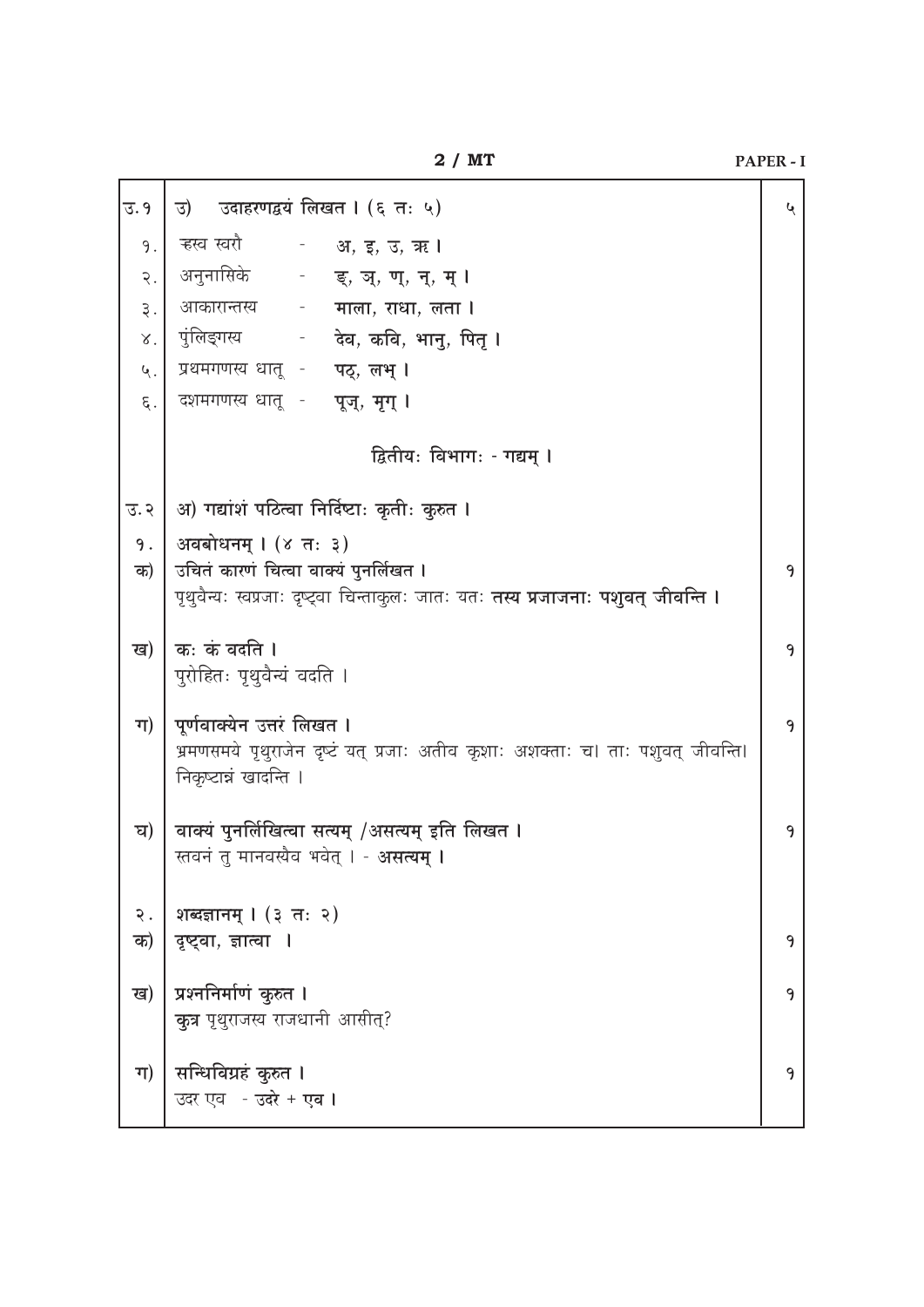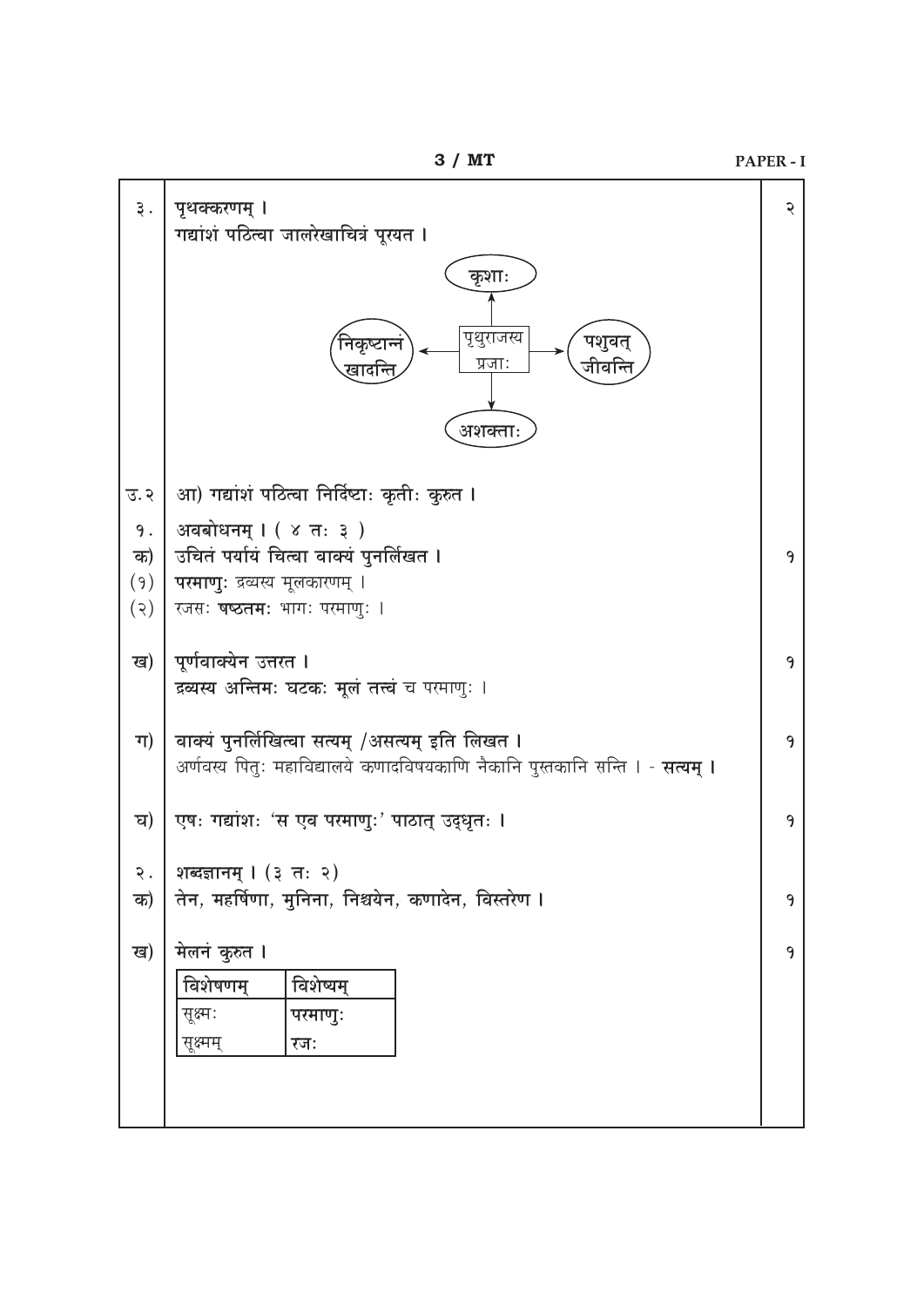| ग)                                     | लकारं लिखत ।<br>तव जिज्ञासा निश्चयेन <b>शाम्येत् । - विधिलिङ्लकारः ।</b>                                                                                                                                                                                                                                                                                                                                                                                                                                                                                                                                                | 9            |
|----------------------------------------|-------------------------------------------------------------------------------------------------------------------------------------------------------------------------------------------------------------------------------------------------------------------------------------------------------------------------------------------------------------------------------------------------------------------------------------------------------------------------------------------------------------------------------------------------------------------------------------------------------------------------|--------------|
| ३.<br>(9)<br>(5)<br>(3)<br>$(\lambda)$ | पृथक्करणम् ।<br>क्रमेण योजयत ।<br>पित्रा कणादमहर्षे: सिद्धान्तविषये कथनम् ।<br>'वैशेषिकसूत्राणि' इति ग्रन्थविषये चर्चा ।<br>अर्णवस्य विस्तरेण पठनस्य इच्छा ।<br>पितुः स्वस्य महाविद्यालये निमन्त्रणम् ।                                                                                                                                                                                                                                                                                                                                                                                                                 | २            |
| उ.२                                    | इ) गद्यांशं पठित्वा माध्यमभाषया सरलार्थं लिखत । (२ तः १)                                                                                                                                                                                                                                                                                                                                                                                                                                                                                                                                                                | $\chi$       |
| 9.                                     | (Then enters वैखानस and other hermits.)<br>वैखानस<br>(obstructing / stopping the king) O king, This is a<br>deer from the hermitage. It must not be slayed (killed).<br>Please take back the arrow quickly. King's weapon is<br>for the protection of the distressed not to attack the<br>innocent.<br>This arrow is withdrawn. (follows what is said).<br>दुष्यन्त<br>वैखानस<br>O king! We are setting off for collecting wood for the<br>sacrifice. On the banks of मालिनी, this appears to be<br>the hermitage of noble preceptor कण्व. Having entered<br>(here), please accept the hospitality (receive a welcome.) |              |
| २.                                     | (Then enters शक्र disguised as a seeker)<br>(Approaching कर्ण) O कर्ण, I ask for the great alms.<br>शक्र<br>O lord! I am very pleased. Here, I salute you.<br>कर्ण<br>(To himself) What shall I say now? If I will say, 'Live long'<br>शक्र<br>then he would live long. If I would not say, he would<br>consider me as ignorant. Therefore, leaving these two<br>(except these two) indeed what shall I say? Let it be,<br>I got it. (Loudly) O कर्ण may your fame remain like the<br>sun, the moon, the Himalaya and like the ocean.                                                                                   |              |
| उ.२<br>(9)                             | ई) माध्यमभाषया उत्तरं लिखत । (३ तः २)<br>The present story 'व्यसने मित्रपरीक्षा' is taken from chapter 1.3 of<br>मित्रलाभ, in हितोपदेश. The deer was trapped in the net set by the owner                                                                                                                                                                                                                                                                                                                                                                                                                                | $\mathbf{X}$ |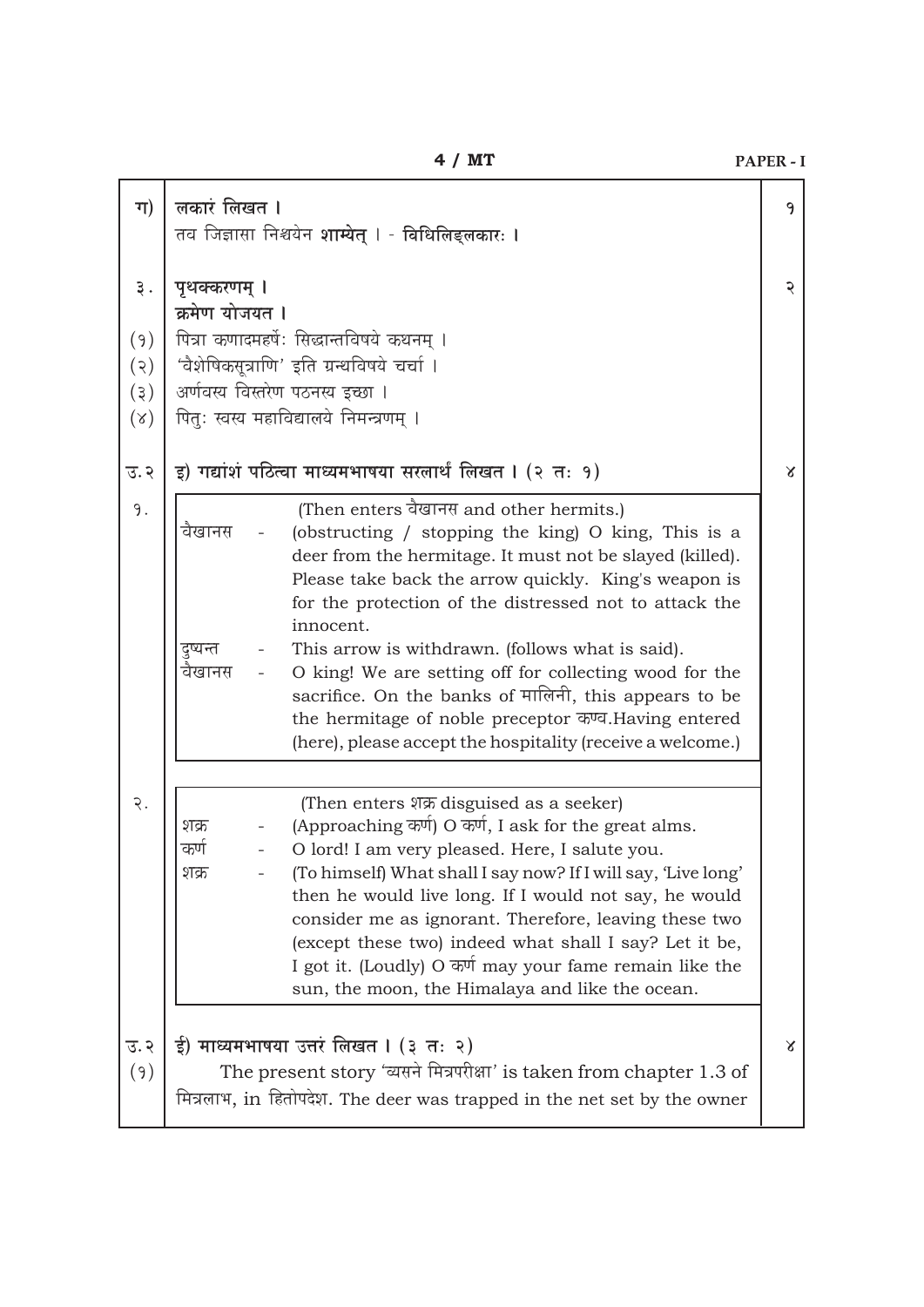of the field. The crow came in search of the deer. The crow saw the trapped deer. The deer narrated the account of the deceitful jackal. The crow told the deer to pretend to be dead by blowing up its belly with air and told to keep legs still. The crow gave the deer the idea of running away. The deer followed likewise. The owner of the field thought the deer was certainly dead. So, he released the deer. At the same time, the crow cawed /made a sound and the deer ran away quickly. The crow's wisdom and true friendship with the deer saved the deer's life.

(२)  $\bigcup$  'अमूल्यं कमलम्' is a story extracted form Buddhist legends, that highlights the divine teachings of Lord Buddha. The title rightly suggests that righteousness and good company leading to contentment and peace of mind. These are superiour and priceless compared to money and worldly pleasures.

सूदास was a gardener. Once a beautiful lotus bloomed in his lake, in spite of it being the winter season. He thought, "It is the greatness of the God that I am blessed to have this beautiful flower even during severe cold." As lotuses were rare in that season, he thought he would earn a good amount by selling it. He stood in front of the royal palace to sell the flower. A rich merchant came by and wished to buy

that flower for worshipping Lord सुगत. सुदास agreed to sell it for one gold coin. At the same time, another rich merchant, who was going to see lord सूगत arrived there and asked for the lotus. He was ready to pay 10 gold coins for the same flower. Over that the first merchant raised the value to 100 gold coins.

Hearing the arguments between the two merchants, सूदास thought, If these two are willing to buy the lotus for a person at such high value, then that person must be really very great. He would rather give me the highest price. Thus, he declared that he did not wish to sell the lotus.

 $(3)$  = Ferry example written by Metakehillehean outstanding play that depicts human emotions effectively. The golden cart incident that takes place in the sixth act brings out the emotions of a child very well.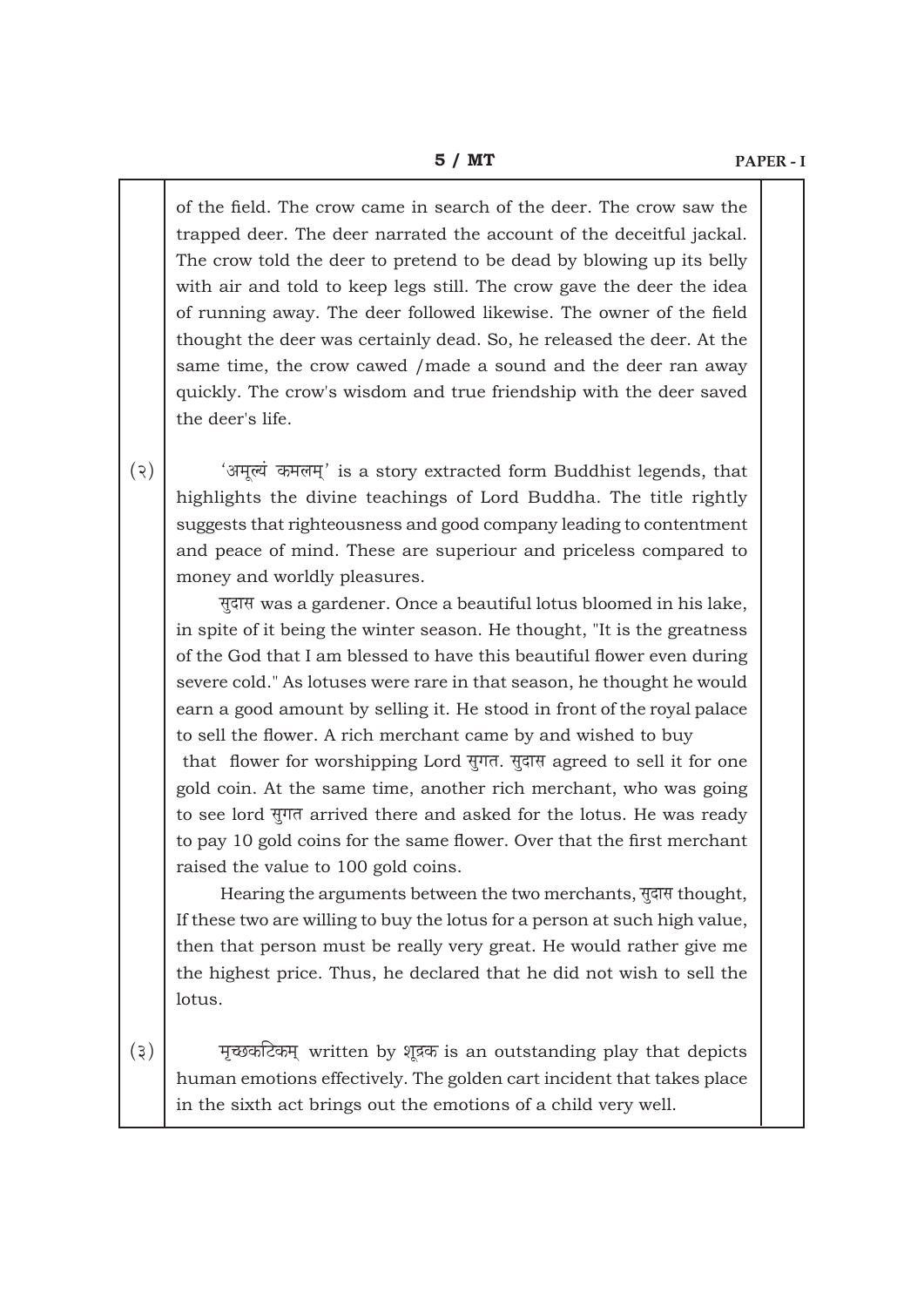|                                       |                                              |                                                                                                         | 6 / MT                   |                                                                                                                                                                                                                                                                                                                                                                                   | PAPER-I |
|---------------------------------------|----------------------------------------------|---------------------------------------------------------------------------------------------------------|--------------------------|-----------------------------------------------------------------------------------------------------------------------------------------------------------------------------------------------------------------------------------------------------------------------------------------------------------------------------------------------------------------------------------|---------|
|                                       |                                              | for the same golden cart and cries for it.                                                              |                          | रोहसेन, the son of चारुदत्त plays with the golden cart of the neighbour's<br>child for some time. Later that child takes away the cart. But रोहसेन<br>is naturally attracted towards the golden cart. However, being poor,<br>he cannot get real golden cart to play, so he weeps. रदनिका, the care-<br>taker tries to stop his cry by giving him new clay-cart, but रोहसेन longs |         |
|                                       |                                              |                                                                                                         | तृतीयः विभागः - पद्यम् । |                                                                                                                                                                                                                                                                                                                                                                                   |         |
| $\overline{3}$ . $\overline{3}$<br>क) | अ)<br>पूर्णवाक्येन उत्तरं लिखत ।             | पद्यांशं पठित्वा निर्दिष्टाः कृतीः कुरुत ।<br>यत्र विद्वज्जनः न अस्ति, तत्र अल्पधीः श्लाघ्यः भवति ।     |                          |                                                                                                                                                                                                                                                                                                                                                                                   | 9       |
| ख)                                    | मेलनं कुरुत ।                                |                                                                                                         |                          |                                                                                                                                                                                                                                                                                                                                                                                   | 9       |
|                                       | विशेषणम्<br>निरस्तपादपे<br>श्लाध्य:          | विशेष्यम्<br>देशे<br>अल्पधीः                                                                            |                          |                                                                                                                                                                                                                                                                                                                                                                                   |         |
| ग)                                    |                                              | मञ्जूषातः उचितं शब्दं चित्वा तालिकां पूरयत I (६ तः ४)                                                   |                          |                                                                                                                                                                                                                                                                                                                                                                                   | ২       |
|                                       | नीतिनिपूणाः                                  | निन्दन्तू                                                                                               | स्तुवन्तु                | वा                                                                                                                                                                                                                                                                                                                                                                                |         |
|                                       | लक्ष्मी:                                     | समाविशतु                                                                                                | गच्छन्                   | वा                                                                                                                                                                                                                                                                                                                                                                                |         |
|                                       | मरणम्                                        | अद्यैव                                                                                                  | युगान्तरे                | वा                                                                                                                                                                                                                                                                                                                                                                                |         |
| $\overline{3}$ . $\overline{3}$<br>क) | पूर्णवाक्येन उत्तरं लिखत ।                   | आ)  पद्यांशं पठित्वा निर्दिष्टाः कृतीः कुरुत ।<br>आगतं भयं वीक्ष्य नर: <b>यथोचितं कार्यं</b> कुर्यात् । |                          |                                                                                                                                                                                                                                                                                                                                                                                   | 9       |
| ख)                                    | सन्धिविग्रहं कुरुत ।<br>भयाछि - भयात् + हि । |                                                                                                         |                          |                                                                                                                                                                                                                                                                                                                                                                                   | 9       |
| ग)                                    | माध्यमभाषया उत्तरत ।                         |                                                                                                         |                          | One can cultivate a strong and morally superior character by<br>understanding the meaning of a good saying with reference to the                                                                                                                                                                                                                                                  | २       |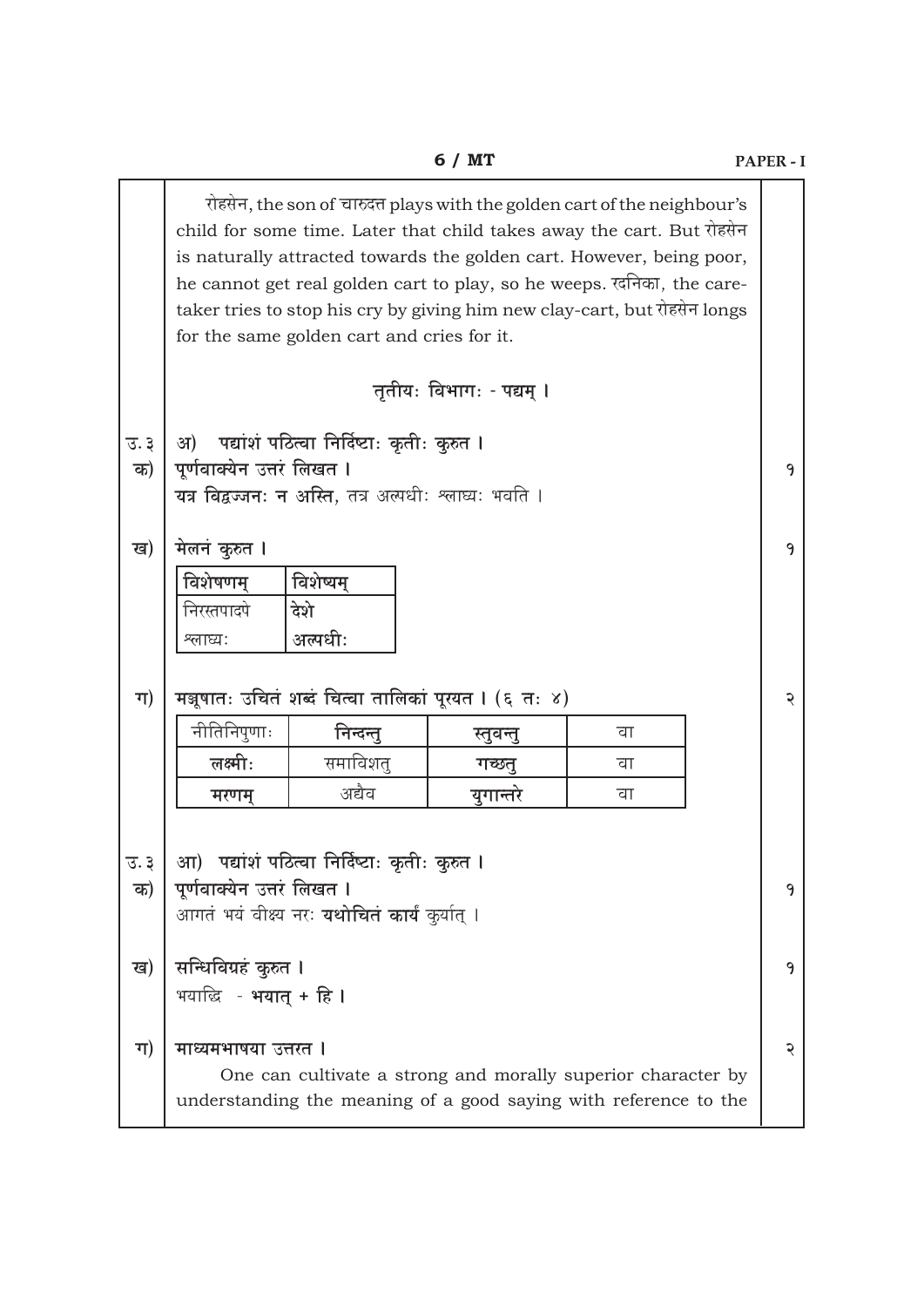|                                        | given सुभाषित.<br>Here, the poet illustrates the nature of noble people through the<br>example of a coconut tree.<br>A coconut tree does not need much water to grow. Even the little<br>water given in the starting helps the three to grow further. Once the<br>plant turns into a big tree, it carries the burden of coconuts and gives<br>people an abundance of sweet water for a lifetime.<br>This highlights the nature of good people as they too never forget<br>the help rendered by others and become helpful to others in all possible<br>ways. |          |
|----------------------------------------|-------------------------------------------------------------------------------------------------------------------------------------------------------------------------------------------------------------------------------------------------------------------------------------------------------------------------------------------------------------------------------------------------------------------------------------------------------------------------------------------------------------------------------------------------------------|----------|
| $\overline{3}$ . $\overline{3}$<br>9.  | इ) पद्ये शुद्धे पूर्णे च लिखत । (क - ख तः १ तथा ग - घ तः १)<br>विद्या नाम नरस्य रूपमधिकं प्रच्छन्नगुप्तं धनम्<br>क.<br>विद्या भोगकरी यशःसुखकरी विद्या गुरूणां गुरुः ।<br>विद्या बन्धुजनो विदेशगमने विद्या परं दैवतम्<br>विद्या राजसु पूज्यते न तु धनं विद्याविहीन: पशुः ॥                                                                                                                                                                                                                                                                                   | ξ.       |
|                                        | यदा किञ्चिज्ज्ञोऽहं द्विप इव मदान्धः समभवं<br>ख.<br>तदा सर्वज्ञोऽस्मीत्यभवदवलिप्तं मम मनः ।<br>यदा किञ्चित्किञ्चिद् बुधजनसकाशादवगतं<br>तदा मूर्खोऽस्मीति ज्वर इव मदो मे व्यपगतः ॥                                                                                                                                                                                                                                                                                                                                                                           |          |
| २.                                     | उत्तमो नातिवक्ता स्यादधमो बहु भाषते ।<br>ग.<br>सूवर्णे न ध्वनिस्तादृग्यादृक्कांस्ये प्रजायते ॥                                                                                                                                                                                                                                                                                                                                                                                                                                                              |          |
|                                        | आत्मनो <b>मुखदोषेण बध्यन्ते शुकसारिकाः ।</b><br>घ.<br>बकास्तत्र न बध्यन्ते मौनं सर्वार्थसाधनम् ॥                                                                                                                                                                                                                                                                                                                                                                                                                                                            |          |
| उ. ३                                   | ई) अन्वयं पूरयत ।<br>पुरुषः घटं भिन्द्यात्, पटं छिन्द्यात्, रासभरोहणं (अपि) कुर्यात् । येन केन प्रकारेण (सः)<br>प्रसिद्धः भवेत् ।                                                                                                                                                                                                                                                                                                                                                                                                                           | ২        |
| $\overline{3}$ . $\overline{3}$<br>(9) | उ) माध्यमभाषया सरलार्थं लिखत । (३ तः २)<br>That reading is beneficial by which is enhanced a man's character,<br>treasure in a form of good virtues, knowledge, comprehension<br>and enthusiasm (towards learning).                                                                                                                                                                                                                                                                                                                                         | $\alpha$ |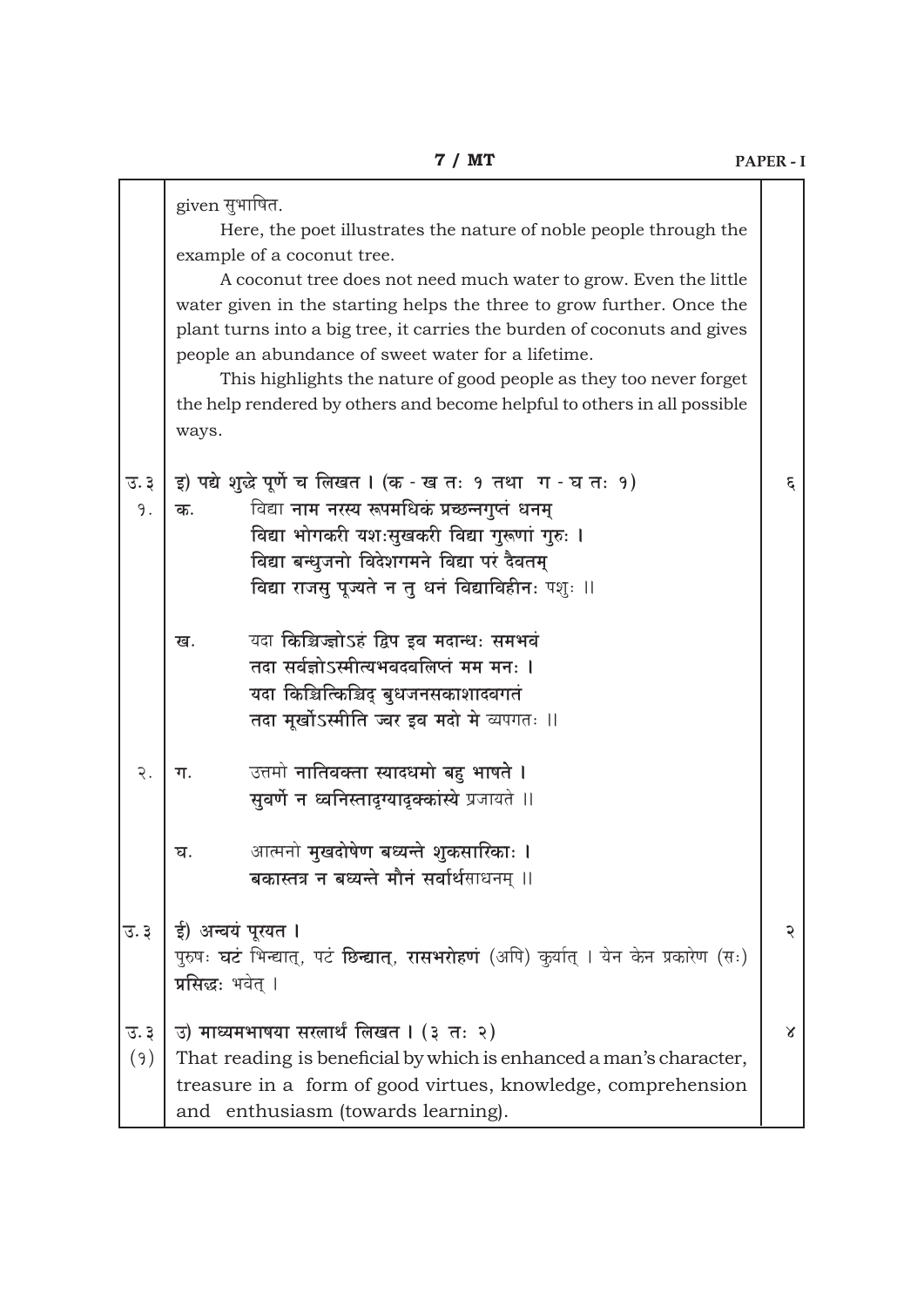|                                        | 8 / MT                                                                                                                                                                                                                                                                                                                                                                                                                                                                                                                              | PAPER-I |
|----------------------------------------|-------------------------------------------------------------------------------------------------------------------------------------------------------------------------------------------------------------------------------------------------------------------------------------------------------------------------------------------------------------------------------------------------------------------------------------------------------------------------------------------------------------------------------------|---------|
| (5)                                    | Ancient poets and scholars like वाल्मीकि, व्यास, बाण etc. teach those<br>are always engrossed in reading.                                                                                                                                                                                                                                                                                                                                                                                                                           |         |
| (3)                                    | A student should not waste time in wandering aimlessly, playing<br>harmful game, troubling / bothering others (and) by abusive<br>talk. (In fact) A student should resort to reading.                                                                                                                                                                                                                                                                                                                                               |         |
|                                        | चतुर्थः विभागः - लेखनकौशलम् ।                                                                                                                                                                                                                                                                                                                                                                                                                                                                                                       |         |
| उ.४<br>क)<br>9.1<br>$\mathcal{U}$ .    | वाक्यरचनां कुरुत ।<br>आ)<br>धातूनाम् उपयोगं कृत्वा वाक्यनिर्माणं कुरुत । (५ तः ३)<br>३. गम् - गच्छ     -    अहं गृहं गच्छामि ।<br>रक्ष्                       सैनिकाः <b>शत्रुभ्यः</b> देशं रक्षन्ति ।                                                                                                                                                                                                                                                                                                                              | ३       |
| ख)<br>(9)<br>(5)<br>(3)<br>$(\lambda)$ | अमरकोषात् समानार्थकं शब्दं योजयित्वा वाक्यं पुनर्लिखत । (४ तः २)<br>गोत्रा / कुः / पृथिवी / पृथ्वी / क्ष्मा / अवनिः / मेदिनी / मही स्त्रीरूपं धृत्वा प्रकटिता<br>अभवत् ।<br>मृगमन्विष्यन् <b>करटः / अरिष्टः / बलिपुष्टः / सकृत्प्रजः</b> तत्र उपस्थितः।<br>राट् / पार्थिवः / क्ष्माभृत् / नृपः / भूपः / महीक्षित्/ राजा पृथुवैन्यः नाम धरायां<br>प्रथमः अभिषिक्तः सम्राट्।<br>विपुलं द्रव्यं / वित्तं / स्थापतेयं / रिक्थं / ऋक्थं / वसुः प्राप्नुयाम्।                                                                             | ২       |
| उ.४<br>9.                              | आ) ५ / ७ वाक्यात्मकं निबन्धं अथवा संवादं लिखत । (३ तः १)<br>मम प्रियः उत्सवः ।<br>भारतीयाः तु उत्सवप्रियाः। भारते विविधपर्वाणि सम्पद्यन्ते। भारते दीपावलिः अतीव<br>महत्त्वपूर्णा। दीपावलिः नाम दीपानाम् आवलिः अतः तस्या: स्वागतं जनाः दीपमालाभिः<br>कुर्वन्ति। एषः प्रकाशस्य उत्सवः। जनाः नूतनवस्त्राणि धारयन्ति मिष्टान्नानि भक्षयन्ति च।<br>गृहिण्यः गृहस्य शोभां रङ्गावलिभिः वर्धयन्ति। गृहस्य प्राङ्गणे आकाशदीपः प्रज्ज्वाल्यते। जनाः<br>गृहे सायङ्काले लक्ष्मीपूजनं कुर्वन्ति । सर्वे परस्परं मिलित्वा मङ्गलकामनां कुर्वन्ति । | ५       |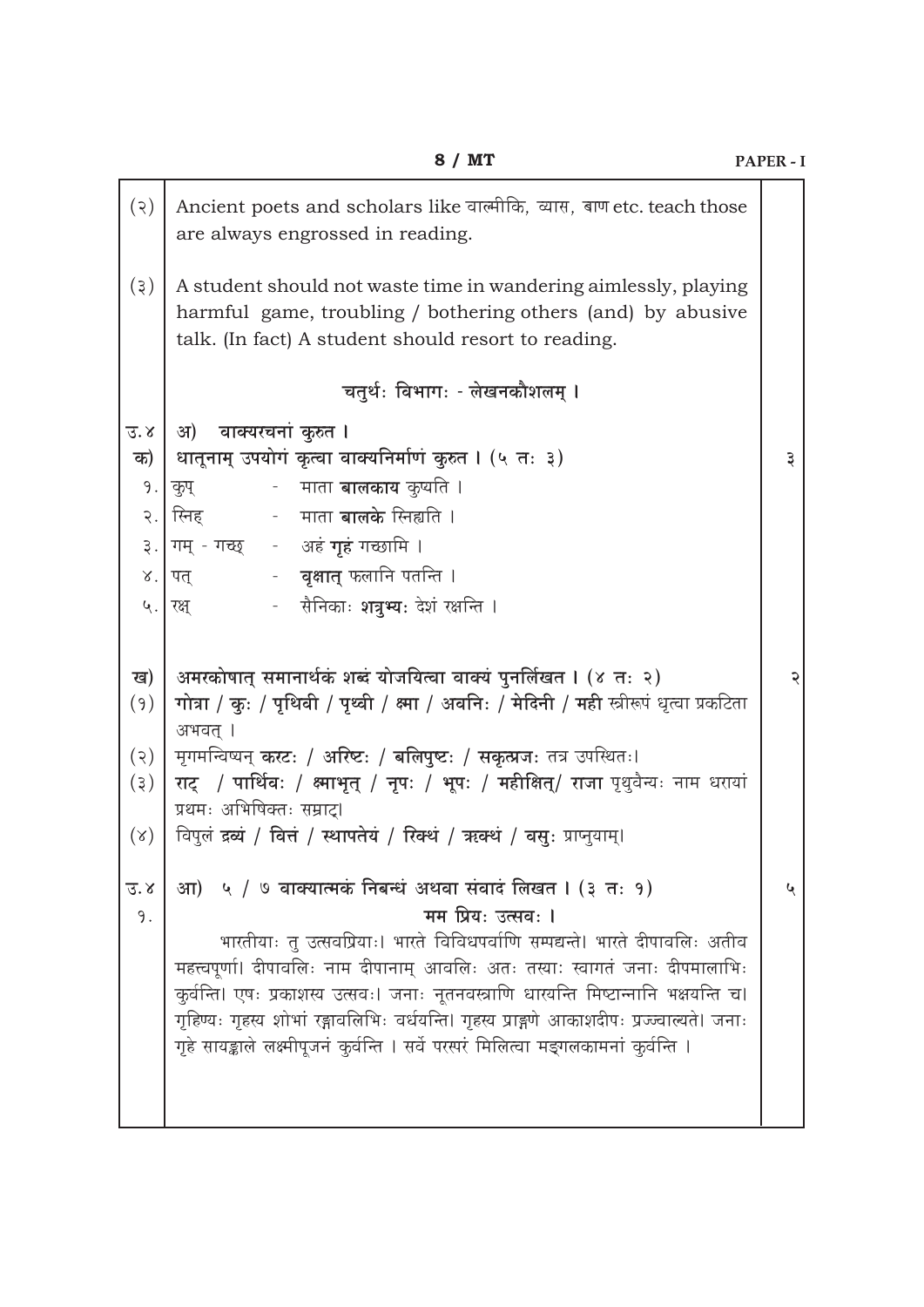| $\overline{R}$ . | मम प्रियः खगः ।<br>मयूरः मम प्रियः खगः। भारतस्य राष्ट्रखगः मयूरः वर्तते। एतस्य केका प्रसिद्धा। मयूरः<br>मेघसखा। मयूरः वर्षाकाले मेघान् दृष्ट्वा नृत्यति। नर्तनसमये तस्य कलापः विस्तृतः भवति।<br>एतस्य चञ्चः किञ्चित् दीर्घा। मस्तके शिखा विराजते। मयूरः सर्वखगेषु सुन्दरः अतः सः सर्वेषां<br>चित्तानि आकर्षति।                                                                                                                                                                                                                                                                                                                                     |  |
|------------------|----------------------------------------------------------------------------------------------------------------------------------------------------------------------------------------------------------------------------------------------------------------------------------------------------------------------------------------------------------------------------------------------------------------------------------------------------------------------------------------------------------------------------------------------------------------------------------------------------------------------------------------------------|--|
| ३.               | मम प्रियः नेता ।<br>बालगङ्गाधरतिलकः मम प्रियः नेता। तेन देशस्य कृते महान् त्यागः कृतः। भारतस्य<br>खातन्त्र्यार्थं तेन महान् संघर्ष: कृत:। आङ्ग्लशासनेन मण्डालेकारागृहे सः बद्धः। सः तत्रैव<br>गीतारहस्यं नाम ग्रन्थमलिखत्। तस्य वृत्तपत्रस्य नाम केसरी। तिलकः भारतीयानाम् असन्तोषस्य<br>जनकः। 'स्वराज्यं मम जन्मसिद्धोऽधिकारः। तं चाहं लभेयैव' इति तस्य ध्येयमासीत्।                                                                                                                                                                                                                                                                               |  |
|                  | अथवा                                                                                                                                                                                                                                                                                                                                                                                                                                                                                                                                                                                                                                               |  |
| 9.               | गृहसंवादः।<br>अवकाशकाले भ्रमणार्थं कुत्र गच्छेम?<br>माता -<br>अहं निसर्गसम्पन्नं स्थलं प्रेक्षितुम् इच्छामि।<br>पुत्रः -<br>साधु साधु। भारते नैकानि रम्यस्थलानि सन्ति।<br>पिता -<br>अरुणाचलप्रदेशं गच्छेम। गतवर्षे मम सखी तत्र गता। तस्यै अतीव अरोचत<br>माता -<br>अरुणाचलप्रदेश:।<br>मया पठितं यत् तत्र नैकानि अभयारण्यानि, ऐतिहासिकस्थलानि, स्तूपाः सन्ति।<br>पुत्रः -<br>पिता - आम्। हिमाच्छादितानां शिखराणां सौन्दर्यम् अनुभवेम।<br>अरुणाचलप्रदेशस्य शोभा अवर्णनीया। तत्रस्था शिल्पकला, हस्तकला अपि प्रसिद्धा।<br>माता -<br>वनसम्पद् मनोहारिणी।<br>- तर्हि निश्चयेन गच्छेम।<br>पूत्रः<br>साधु! अहं यातायातप्रबन्धं शीघ्रतया कुर्याम्।<br>पिता - |  |
| २.               | शालासंवादः।<br>नमो नमः आचार्या, अपि अहं वर्गं प्रविशानि?<br>सूरेशः<br>आम्। अये सुरेश त्वं पञ्चदिनपर्यन्तं अनुपस्थितः आसीः। किं कारणम्?<br>आचार्या -<br>आचार्या, अहं तीव्रज्वरेण पीडितः अभवम्। अस्वस्थतायाः कारणात् आगन्तुं<br>सुरेशः<br>न अशक्नवम्।<br>अधुना स्वस्थताम् अनुभवसि वा?<br>आचार्या -<br>आम्। वैद्यस्य उपचारैः स्वस्थताम् अनुभवामि।<br>सुरेशः<br>आचार्या - पञ्चदिन-अवकाशात् तव अभ्यासस्य हानिः जाता।<br>अहं तां दूरीकर्तुं प्रयतिष्ये।<br>सुरेशः<br>$\blacksquare$                                                                                                                                                                      |  |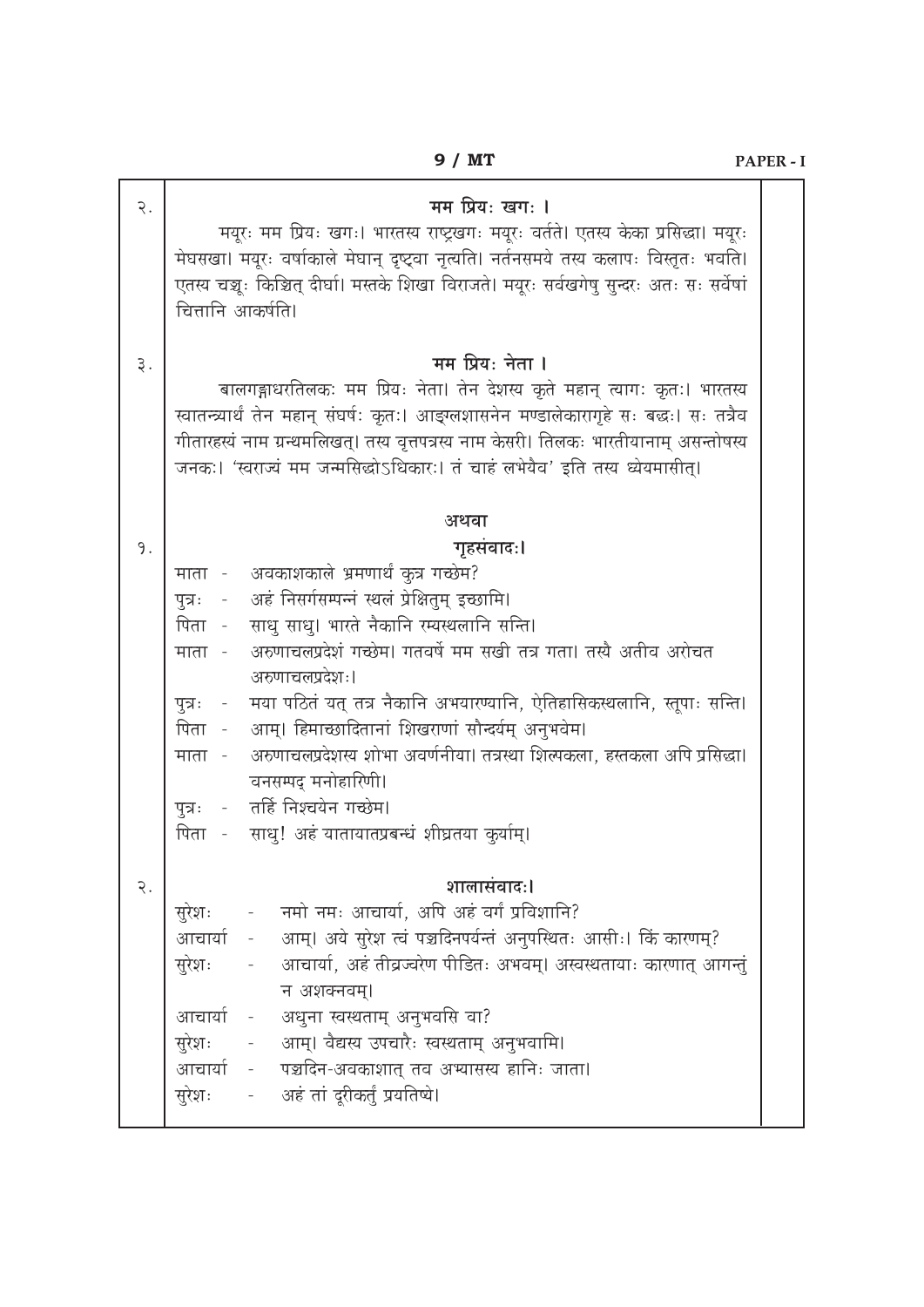|                  |                    | आचार्या - अवश्यम्। अहं साहाय्यं करोमि। परन्तु योग्यम् आहारमपि भक्षय। स्वास्थ्यरक्षणं |   |
|------------------|--------------------|--------------------------------------------------------------------------------------|---|
|                  | सुरेशः             | महत्त्वपूर्णम्।<br>- आम्। धन्यवादः।                                                  |   |
|                  |                    |                                                                                      |   |
| ३.               |                    | कार्यालयसंवादः।                                                                      |   |
|                  |                    | लिपिकः - अरे सुरेश, मम उत्पीठिकायां सर्वं विकीर्णम् अस्ति । किम् इदम्?               |   |
|                  |                    | सेवकः - किम् अभवत्?                                                                  |   |
|                  |                    | लिपिकः - मम लेखनी, अङ्कनी, मापिका, सञ्चिका च स्वस्थाने न सन्ति।                      |   |
|                  |                    | सेवकः - क्षम्यताम्। इदानीं यच्छामि।                                                  |   |
|                  |                    | लिपिकः - कर्गजानां समूहः अपि इतस्ततः अभवत्।                                          |   |
|                  | सेवकः -            | महोदय, व्यजनवायुना कर्गजाः इतस्ततः अभवन्।                                            |   |
|                  | लिपिकः -           | मम लेखनपुस्तिका अपि अत्र नास्ति।                                                     |   |
|                  | सेवकः -            | आम्। सा तु मम समीपे अस्ति। ह्यः एव सङ्गणके टङ्कनार्थं भवान् मह्यम्<br>अयच्छत्।       |   |
|                  | लिपिकः -           | अस्तु। अधुना उत्पीठिकायां सर्वाणि उपकरणानि सम्यक् स्थापय।                            |   |
|                  |                    | पुनःपूरण्यां मसी न्यूना। नूतनां पुनःपूरणीम् अपि आनय।                                 |   |
|                  |                    | सेवकः - तथा करोमि। इतोऽपि किमपि आवश्यकम्?                                            |   |
|                  | लिपिकः             | मास्तु। सर्वं सिद्धम्। अधुना कार्यारम्भं करोमि।                                      |   |
|                  |                    |                                                                                      |   |
| $\overline{3}.8$ |                    | इ) निर्दिष्टां कृतिं कुरुत ।                                                         |   |
|                  |                    | मञ्जूषातः उचितशब्दान् चित्वा ५-६ वाक्यात्मकं चित्रवर्णनं कुरुत ।                     | ५ |
| 9.               |                    | रेलचालकः रक्तध्वजं दर्शयति।                                                          |   |
|                  |                    | रेलस्थानके घटिका, ध्वनिक्षेपकः, सूचनाफलकः इ. सन्ति।                                  |   |
|                  |                    | कः अपि बालकः जलकूपीं पूरयति।                                                         |   |
|                  |                    | जलकपाटस्य उपरि भ्रमणध्वनिः अस्ति।                                                    |   |
|                  |                    | भोजनकेन्द्रे नैकानि खाद्यपदार्थानि सन्ति।                                            |   |
|                  | भारवाहः भारं वहति। |                                                                                      |   |
|                  |                    | तस्य पृष्ठतः कः अपि यात्री भ्रमणध्वनिना भाषते कुटुम्बेन सह चलति च।                   |   |
|                  |                    | रेलस्थानके पुस्तकविक्रीकेन्द्रम् अपि अस्ति। एका महिला पुस्तकं क्रीणाति।              |   |
|                  |                    | चिटिका - निरीक्षकः चिटिकां निरीक्षते। कः अपि वृद्धः सोपानेन अवतरति।                  |   |
|                  |                    | एका महिला स्वभारं वहति।                                                              |   |
|                  |                    |                                                                                      |   |
|                  |                    | अथवा                                                                                 |   |
|                  |                    |                                                                                      |   |
|                  |                    |                                                                                      |   |
|                  |                    |                                                                                      |   |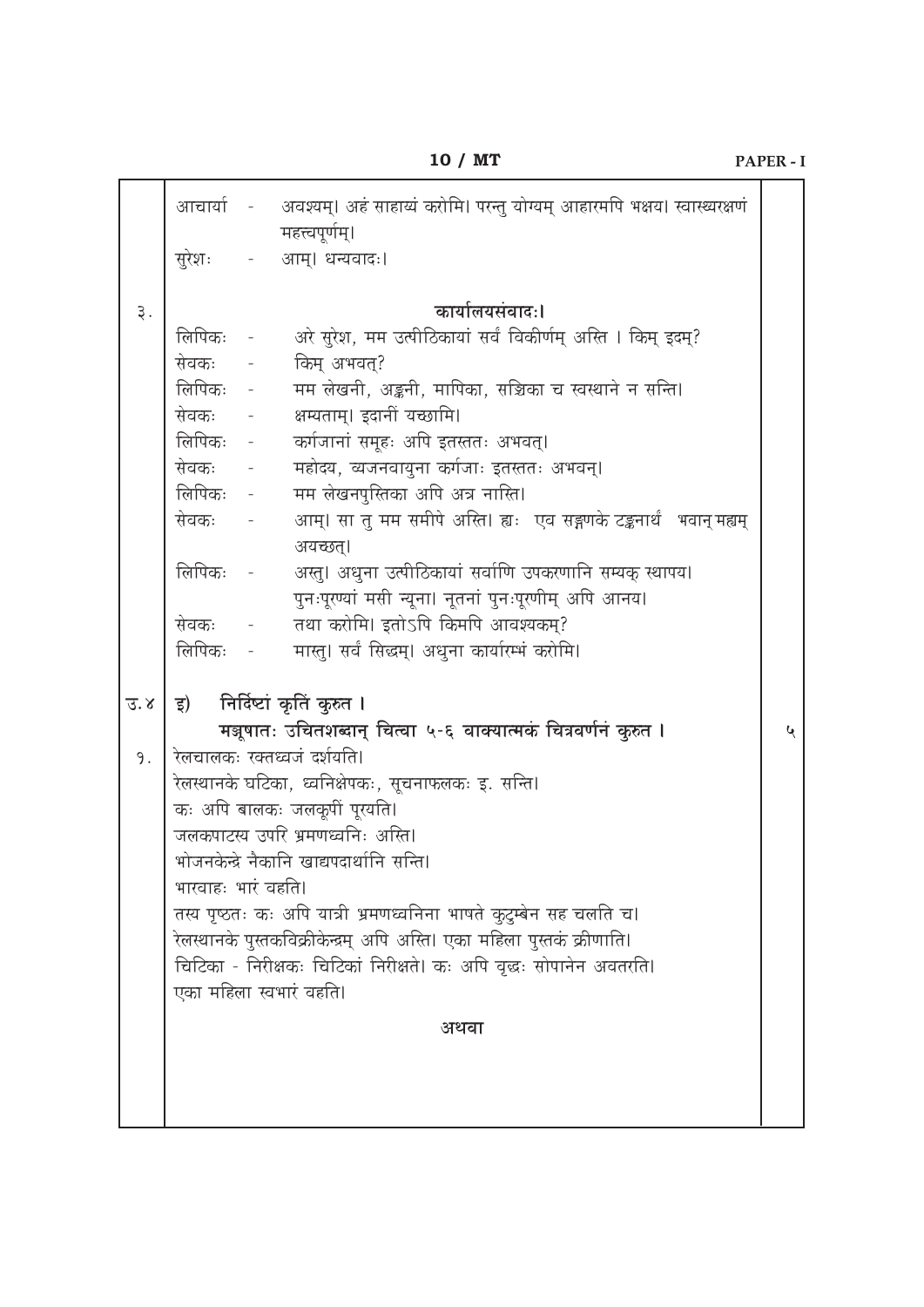| इ)                                   | संस्कृतानुवादं कुरुत । (८ तः ५)         |  |                              |  |          |          |  |  |  |
|--------------------------------------|-----------------------------------------|--|------------------------------|--|----------|----------|--|--|--|
|                                      | आम्रं / आम्रफलं हि फलानां राजा ।        |  |                              |  |          |          |  |  |  |
| रासभः / गर्दभः भारं वहति ।           |                                         |  |                              |  |          |          |  |  |  |
| उत्पीठिकायां समीकरः स्थापितः अस्ति । |                                         |  |                              |  |          |          |  |  |  |
| बालिका मापिकया माति ।                |                                         |  |                              |  |          |          |  |  |  |
| सः पर्पटं भर्जयति ।                  |                                         |  |                              |  |          |          |  |  |  |
|                                      | कृपया तद् द्वारम् उद्घाटयतु ।           |  |                              |  |          |          |  |  |  |
|                                      | आपणिकः धनं गृहणाति ।                    |  |                              |  |          |          |  |  |  |
|                                      | तडागः कमलयुक्तं / कमलैः युक्तम् अस्ति । |  |                              |  |          |          |  |  |  |
|                                      |                                         |  | पञ्चमः विभागः - भाषाभ्यासः । |  |          |          |  |  |  |
|                                      | अ) तालिकापूर्तिं कुरुत ।                |  |                              |  |          |          |  |  |  |
|                                      | नामतालिका । (६ तः ४)                    |  |                              |  |          |          |  |  |  |
|                                      | एकवचनम्                                 |  | द्विवचनम्                    |  | बहुवचनम् | विभक्तिः |  |  |  |
|                                      |                                         |  | मालाभ्याम्                   |  | मालाभिः  | तृतीया   |  |  |  |
|                                      | मालया                                   |  |                              |  |          | सप्तमी   |  |  |  |
|                                      | भानौ                                    |  | भान्वोः                      |  | भानुषु   |          |  |  |  |
|                                      | राजानम्                                 |  | राजानौ                       |  | राज्ञ:   | द्वितीया |  |  |  |
|                                      | सर्वनामतालिका । (६ तः ४)<br>एकवचनम्     |  | द्विवचनम्                    |  | बहुवचनम् | विभक्तिः |  |  |  |
|                                      | यस्मै                                   |  | याभ्याम्                     |  | येभ्यः   | चतुर्थी  |  |  |  |
|                                      | भवतः                                    |  | भवतोः                        |  | भवताम्   | षष्ठी    |  |  |  |
|                                      | अयम्                                    |  | इमौ                          |  | इमे      | प्रथमा   |  |  |  |
|                                      | क्रियापदनालिका । (६ नः ४)               |  |                              |  |          |          |  |  |  |
| लकाराः                               | एकवचनम्                                 |  | द्विवचनम्                    |  | बहुवचनम् | पुरुषः   |  |  |  |
| लट्                                  | लभते                                    |  | लभेते                        |  | लभन्ते   | प्रथमः   |  |  |  |
| लोट्                                 | कुरु                                    |  | कुरुतम्                      |  | कुरुत    | मध्यमः   |  |  |  |

PAPER - I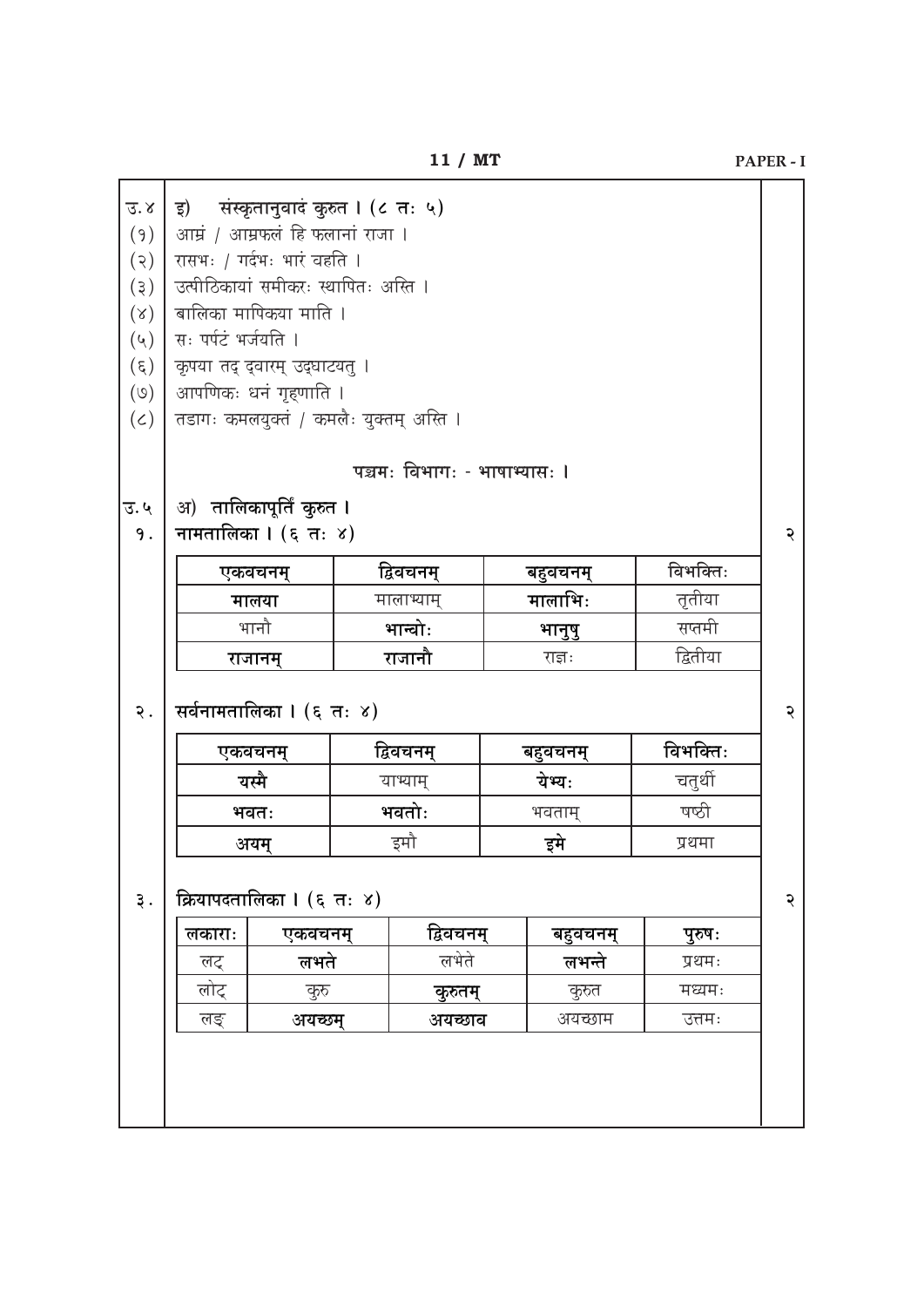|                    |                                                                                  |                  | 12 / MI              |                            |                            | PAPER - |
|--------------------|----------------------------------------------------------------------------------|------------------|----------------------|----------------------------|----------------------------|---------|
| $\lambda$ .        | धातुसाधित-विशेषण- तालिका । (६ तः ४)                                              |                  |                      |                            |                            | २       |
|                    | धानुः                                                                            | क्त              | क्तवतु               | कृत्याः                    | शतृ/शानच्                  |         |
|                    | नृत् (४ प.प.)                                                                    | नर्तितः          | नर्तितवान्           | नर्तनीयः                   | नृत्यन्                    |         |
|                    | वन्द् (१ आ.प.)                                                                   | वन्दितः          | वन्दितवान्           | वन्दितव्यः                 | वन्दमानः                   |         |
|                    | कु (८ उ. प.)                                                                     | कृतः             | कृतवान्              | कृत्यः                     | कुर्वाणः                   |         |
|                    |                                                                                  |                  |                      |                            |                            |         |
| उ. ५               | आ) निर्दिष्टाः कृतीः कुरुत । (५ तः ४)                                            |                  |                      |                            |                            |         |
| 9)                 | योग्यपर्यायं चित्वा रिक्तस्थानपूर्तिं कुरुत । (५ तः ३)                           |                  |                      |                            |                            | ३       |
| 9.                 | माता <b>पञ्चवारं</b> मम युतकं प्रक्षालितवती ।                                    |                  |                      |                            |                            |         |
| २.<br>३.           | चत्वार: वेदाः वर्तन्ते ।<br>भवने मम गृहं सप्तमे तले वर्तते।                      |                  |                      |                            |                            |         |
| $\lambda^{\prime}$ | वर्षस्य <b>चतुर्वारं</b> परीक्षा भवति।                                           |                  |                      |                            |                            |         |
| ५.                 | भगवता व्यासेन अष्टादश पुराणानि रचितानि।                                          |                  |                      |                            |                            |         |
|                    |                                                                                  |                  |                      |                            |                            |         |
| २)                 | समासानां तालिकापूर्तिं कुरुत । (५ तः ३)                                          |                  |                      |                            |                            | ३       |
|                    | समस्तपदम्                                                                        |                  | समासविग्रहः          |                            | समासनाम                    |         |
| 9.                 | नीलकण्ठः                                                                         |                  | नीलः कण्ठः यस्य सः । |                            | बहुव्रीहिः समासः ।         |         |
| २.                 | सस्नेहम्                                                                         |                  | स्नेहेन सह ।         |                            | अव्ययीभावः समासः ।         |         |
| ३.                 | भारतदेशः                                                                         |                  | भारतः नाम देशः ।     |                            | कर्मधारयः समासः ।          |         |
| $\chi^{\cdot}$     | विदेशगमनम्                                                                       |                  | विदेशं गमनम् ।       |                            | द्वितीया-तत्पुरुषः समासः । |         |
| ५.                 | शुकसारिकाः                                                                       |                  | शुकाः च सारिकाः च ।  |                            | इतरेतर-द्वन्द्वः समासः ।   |         |
|                    |                                                                                  |                  |                      |                            |                            |         |
| ३)                 | समानार्थकशब्दान् / विरुद्धार्थकशब्दान् लिखत। (५ तः ३)                            |                  |                      |                            |                            | ३       |
|                    | १. कृशः                                                                          | × सबलः, सुदृढः । |                      | २. भूमिः - पृथिवी, पृथ्वी, |                            |         |
|                    |                                                                                  |                  |                      |                            | भूः, कुः, गोत्रा ।         |         |
|                    | ३. मृग            कुरङ्गः, सारङ्गः ।      ४.   शीघ्रम्              शनैः  शनैः । |                  |                      |                            |                            |         |
|                    | ५. मैत्री <b>× शत्रुता ।</b>                                                     |                  |                      |                            |                            |         |
|                    |                                                                                  |                  |                      |                            |                            |         |
|                    |                                                                                  |                  |                      |                            |                            |         |
|                    |                                                                                  |                  |                      |                            |                            |         |

 $PAPER - I$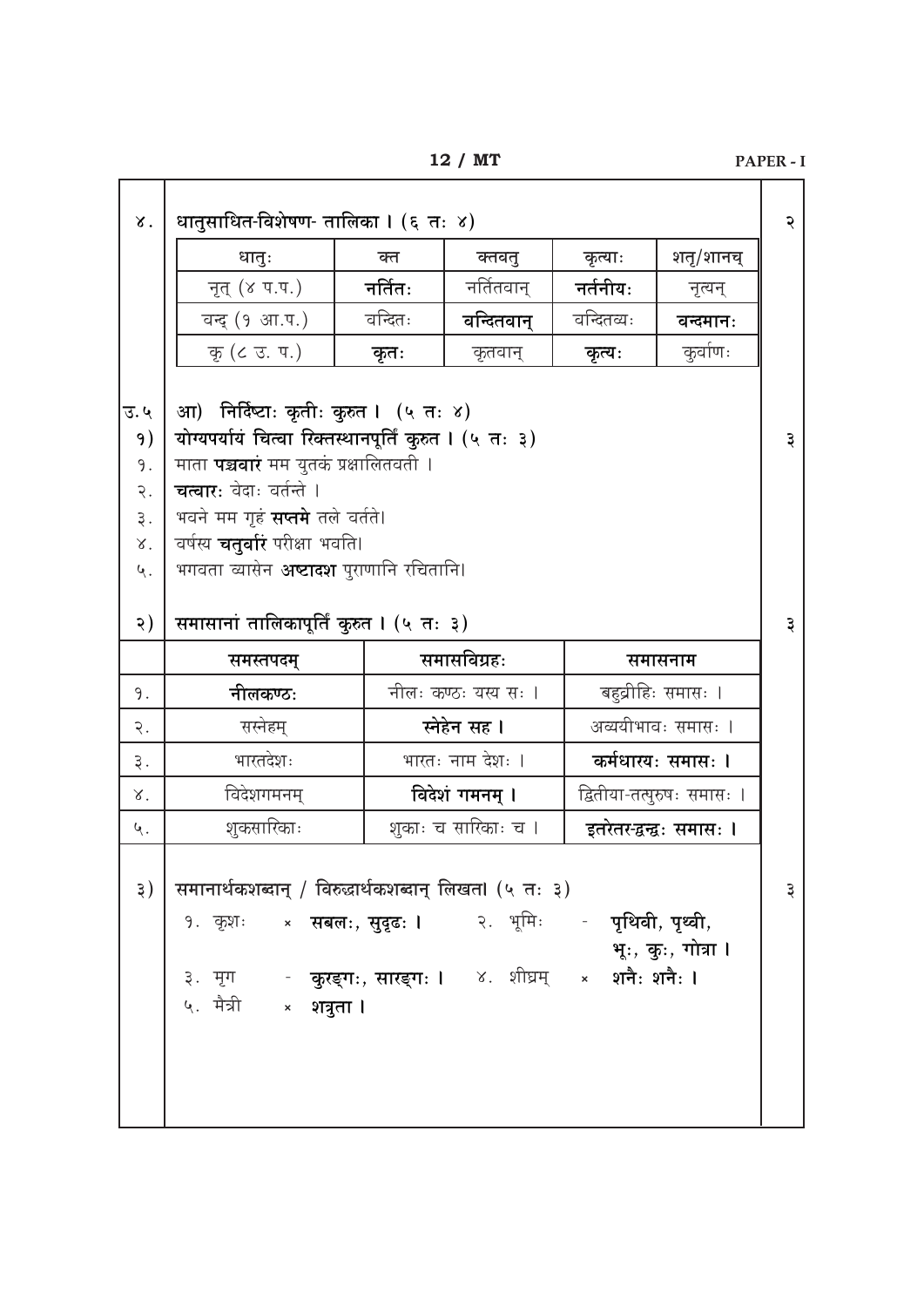|                   | 13 / MT                                                          | <b>PAPER - I</b> |
|-------------------|------------------------------------------------------------------|------------------|
| x)                | सूचनानुसारं कृतीः कुरुत । (५ तः ३)                               | ३                |
| क.                | सुदासेनः सुगतचरणाभ्यां कमलं समर्पितम् ।                          |                  |
| ख.                | अर्णवः जपाकुसुमं गृहणाति प्रविशति च ।                            |                  |
| ग.                | भवान् सत्वरं पलायिष्यते ।                                        |                  |
| घ.                | वयम् आनन्देन एकत्र न्यवसाम ।                                     |                  |
| ङ.                | महाविद्यालये कणादविषयकं पुस्तकम् अस्ति ।                         |                  |
| ५)                | वाक्यं शुद्धं कुरुत । (५ तः ३)                                   | ३                |
| 9.                | <b>एका</b> बालिका पाठं न अस्मरत् ।                               |                  |
| २.                | <mark>सवितरम्</mark> अभितः ग्रहाः भ्रमन्ति ।                     |                  |
| ३.                | भवान् किं <b>करोति</b> ?                                         |                  |
| $\lambda^{\cdot}$ | इमानि पात्राणि स्वच्छानि सन्ति ।                                 |                  |
| ५.                | <b>त्रीणि</b> फलानि आनय ।                                        |                  |
|                   | षष्ठः विभागः - अपठितम् ।                                         |                  |
| उ. ६              | अ) गद्यांशं पठित्वा कृतीः कुरुत । (६ तः ४)                       |                  |
| 9)                | पूर्णवाक्येन उत्तरं लिखत ।                                       | 9                |
|                   | सुभाषितं नाम शोभनं भाषितम् ।                                     |                  |
| २)                | प्रातिपदिकं लिखत ।                                               | 9                |
|                   | 9)<br>नाटककाराः - नाटककार                                        |                  |
|                   | शास्त्राणि - <b>शास्त्र</b><br>२)                                |                  |
| ३)                | वाक्यं पुनर्लिखित्वा सत्यं वा असत्यम् इति लिखत ।                 | J.               |
|                   | सुश्रुतेन वैद्यकशास्त्रं विशदीकृतम् । - <b>सत्यम् ।</b>          |                  |
| x)                | माध्यमभाषया सरलार्थं लिखत ।                                      | 9                |
|                   | The vocabulary of Sanskrit language is very prosperous and rich. |                  |
| <u>५)</u>         | उपदिशन्ति, वर्तते, वर्तन्ते ।                                    | 9                |
|                   |                                                                  |                  |
| ६)                | कारकपरिचयं कुरुत ।                                               | 9                |
|                   | व्यासः <b>महाभारतम्</b> अरचयत् । - <b>कर्म ।</b>                 |                  |
|                   |                                                                  |                  |